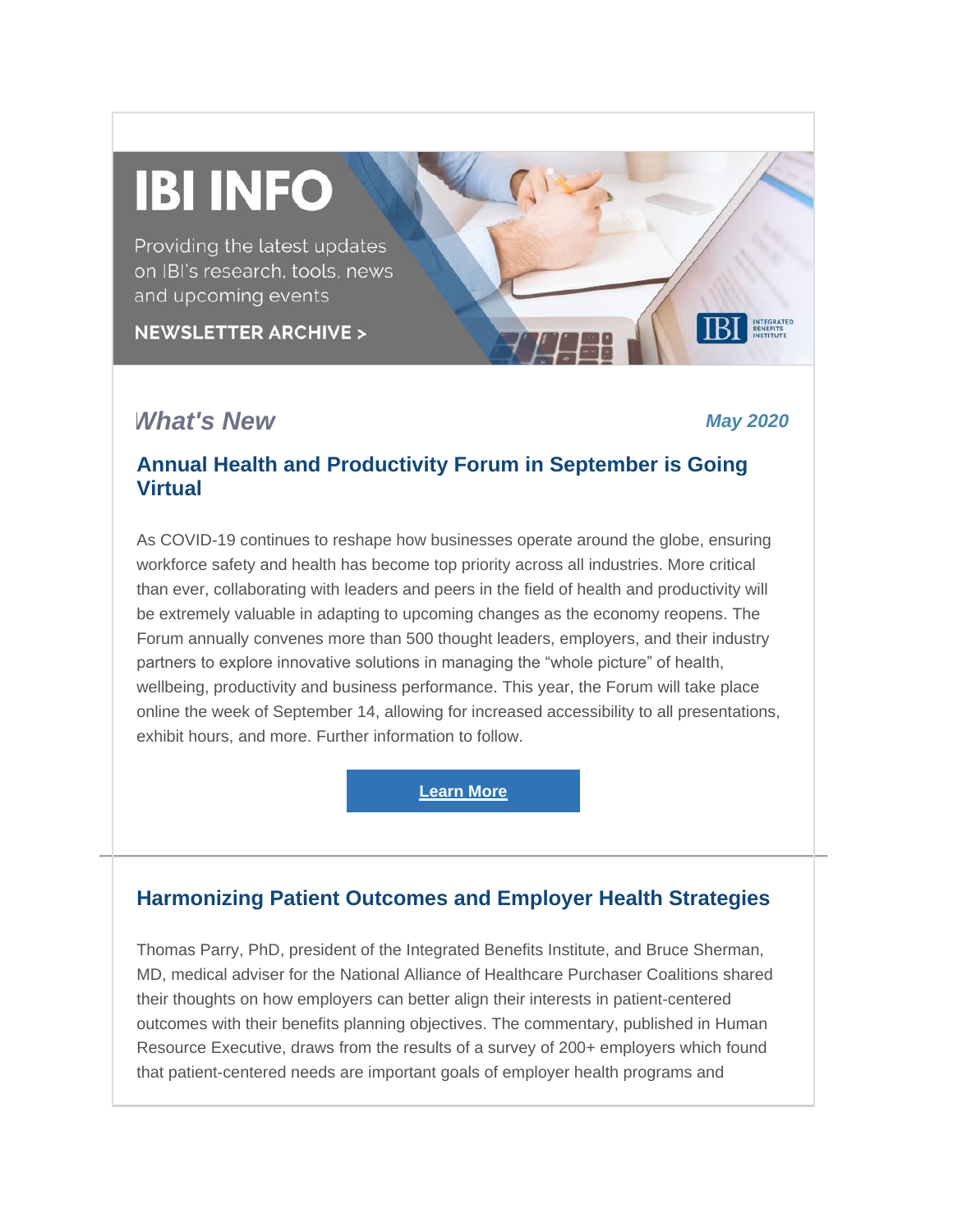employers; that employers tend to focus internally—both with data and expertise—in making decisions; and that more could be done with current health programs to effectively meet patient- centered needs.

**[Learn More](https://hrexecutive.com/harmonizing-patient-centered-outcomes-and-employer-health-strategies/)**

## **Latest Research Publications and Presentations from IBI**



*Interactive Map: Projected COVID-19 Employer [P](http://www.ibiweb.org/resource/employee-covid-19-cases-metro-areas/)aid Leave Costs by State and Metro Area*

On Wednesday, May 20, IBI Research Director Brian Gifford presented a walkthrough of IBI's latest analytics tool that estimates employee absence costs due to COVID-19 across states and counties. The interactive map allows interested parties to account for

geographic variation in COVID-19 cases, employment patterns, industry mix, and wages.

**[View Interactive Map](https://www.ibiweb.org/resource/employee-covid-19-cases-metro-areas/) [View Webinar](https://www.ibiweb.org/resource/overview-of-model-for-estimating-covid-19-employee-cases-leave-costs-by-state-and-metro-area/)**



*IBI Benchmarking Analytics: Short-Term Disability Incidence Rates Across Demographic Groups*

Several members have asked for information about short-term disability (STD) incidence rates among different demographic groups and for specific diagnoses. This analysis, using [IBI's](https://ibiweb.org/tools/benchmarking)  [Disability and Leave Benchmarking system,](https://ibiweb.org/tools/benchmarking) provides a look into claim rates by different age and sex combinations based on the national representation of employees in different industries.

**[View the Report](https://www.ibiweb.org/resource/ibi-benchmarking-analytics-short-term-disability-incidence-rates-across-demographic-groups/)**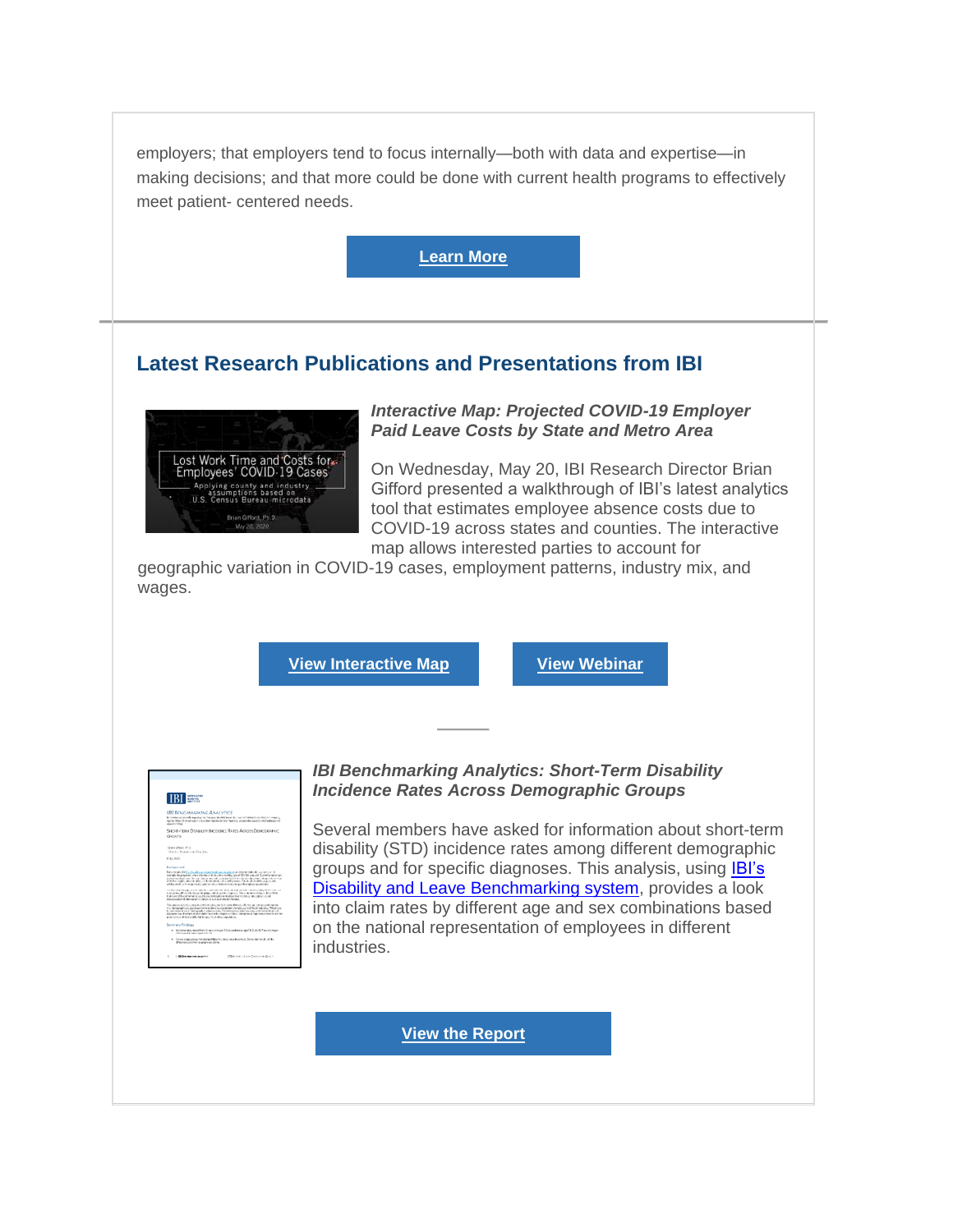

*Making a Culture of Health Actionable for Employers*

IBI reviewed existing peer-reviewed research literature to find a positive association between a culture of health in the workplace and employee engagement in health promotion programs. Based on those studies, 14 experts were convened to provide guidance to employers and are outlined in the brief. On May 12, IBI hosted a webinar to discuss the research findings and guidance as well as discuss how strategies and attention have shifted as a result of the COVID-19 pandemic.

**[View Guidance](https://www.ibiweb.org/resource/making-a-culture-of-health-actionable-for-employers/) [View Webinar](https://www.ibiweb.org/resource/building-a-culture-of-health-in-the-workplace-and-what-this-means-in-the-age-of-covid-19/)**

# *Blog*

# **Considerations for Employers as Social Distancing Recommendations Continue**

By: Nicole Nicksic, Researcher

A century has passed since a pandemic with the magnitude of COVID-19 has occurred. As of this writing, COVID-19-related deaths in the U.S. are predicted to surpass 100,000 by the beginning of June...

**[Read More](https://www.ibiweb.org/considerations-for-employers-as-social-distancing-recommendations-continue/)**

# *Research Review*

Snapshot from the latest [IBI Research Review:](https://www.ibiweb.org/resource/research-review-may-2020/)

**CDC Report Reveals Higher Risk of Severe Illness from COVID-19 in People**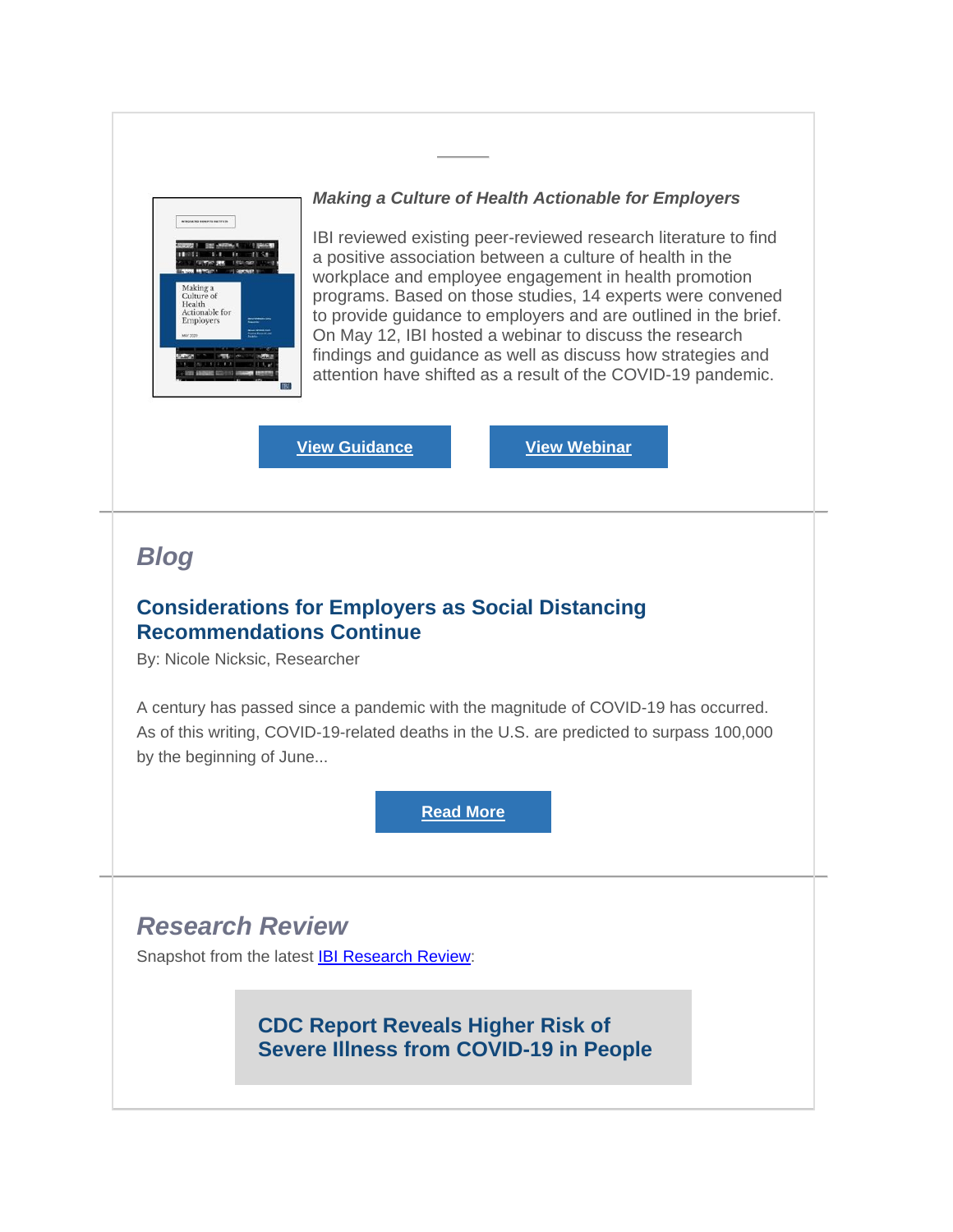# **with Underlying Health Conditions**

[Morbidity and Mortality Weekly Report](https://www.cdc.gov/mmwr/volumes/69/wr/mm6913e2.htm)

*Patients with diabetes, chronic lung disease, or heart disease were at higher risk for severe respiratory infection with COVID-19. Medical histories were documented for 7,162 (5.8%) COVID-19 cases in the U.S., which determined that underlying health conditions or risk factors for severe respiratory infection were present in more than…*

**[Read More](https://www.ibiweb.org/resource/research-review-may-2020/)**

# *Newsroom*

## **IBI in the News**

[Harmonizing patient outcomes and employer health strategies](https://hrexecutive.com/harmonizing-patient-centered-outcomes-and-employer-health-strategies/) Human Resource Executive

[Deferred care could reduce large employers' 2020 healthcare spend](https://www.hrdive.com/news/deferred-care-could-reduce-large-employers-2020-healthcare-spend/577592/) **HRDive** 

[Disability Insurance Awareness Months Slips In](https://www.thinkadvisor.com/2020/05/01/disability-insurance-awareness-months-slips-in/) Think Advisor

[Pandemic prompts insurance carriers to change employee benefits eligibility requirements](https://www.hrdive.com/news/pandemic-prompts-insurance-carriers-to-change-employee-benefits-eligibility/576928/) **HRDive** 

[COVID-19 May Mean Big Changes for LTD](https://www.insurancethoughtleadership.com/covid-19-may-mean-big-changes-for-ltd/) Insurance Thought Leadership